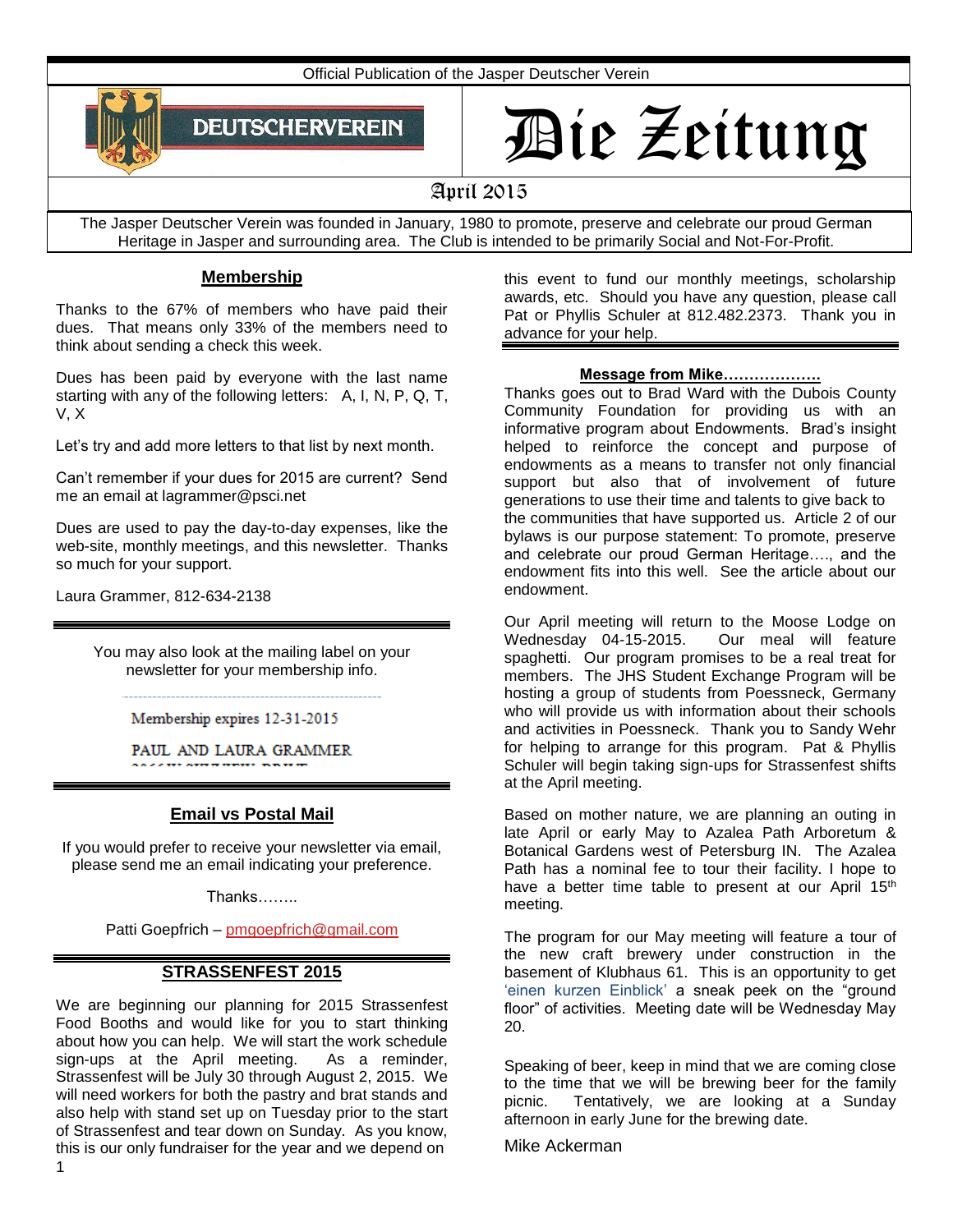#### **Deutscher Verein Maerz Meeting in Review**

The Jasper Deutscher Verein met March 19th at VFW #673 in Jasper.

Laura and Paul Grammer, Barb Schmitt, and Steve Schmitt were at the Welcome table. President Mike Ackerman called the meeting to order and welcomed members and guests. He then led in the Pledge of Allegiance and Prayer before the meal.

A short meeting was then held. Mike asked for approval of the minutes. Eugene Kempf made first motion, Steve Schmitt made second, all approved. Treasurer Laura Grammer gave the treasurers report. Laura Grammer informed the members of the new extension of the German Club which is called Bier Verkoster. It is a beer tasting club and anyone 21 or older can join. It will be held on the 3rd Friday of the month. There will be some visits to breweries included. The meetings will be at the Grammer home at 2066 W. Skyview Drive. You can contact them by email at jasperbeertasters@gmail.com.

Pat Schuler told members that we will start taking sign ups for workers for Strassenfest at the April meeting. Jackie Braunecker gave details on the upcoming trip to Germany. Participants will leave on August 25th.

Mike informed members we are planning a trip to the Azalea Gardens west of Petersburg in late April or early May.

Winners of door prizes and special prizes were Rich Weyer, Cletus Knies, Rosemary Heim, and Rafe Ackerman.

Brad Ward with the Dubois County Community Foundation gave the presentation.

The rest of the evening was spent socializing.

Next meeting will be Wednesday April 15th at the Jasper Moose Lodge. Doors open at 6:00, meeting begins at 6:30. Members with last names A-J bring salad, K-P appetizer, and Q-Z dessert. The main entree will be spaghetti.

Submitted by Barb Schmitt, **Secretary** 

### **Upcoming Events – Mark Your Calendars**

#### **April Meeting**

#### **At Jasper Moose Lodge**

#### **Mittwoch (Wednesday), April 15, 2015**

#### **With Program by Students and Teachers from Poessneck, Germany. The JHS Student Exchange Program will be hosting this group.**

Time: 6:00pm Doors Open with 6:30pm - Welcome and Call Meeting to Order

Members with last names  $A - J$  to bring a salad, members with last names  $K - P$  to bring an appetizer, and members with last names  $Q - Z$  to bring a dessert.

The main entrée will be spaghetti.

#### **Mai Meeting**

#### **At KlubHaus 61**

#### **Mittwoch (Wednesday) Mai 20, 2015**

Will feature a tour of the new craft brewery under construction in the basement of Klubhaus 61. This is an opportunity to get 'einen kurzen Einblick' a sneak peek on the "ground floor" of activities.

#### **JHS German Exchange Students will be selling BR Bucks April 20 – May 10**

**Sister Cities Golf Scramble – May 16th at Buffalo Trace Golf Course – Shotgun start at 1:00pm \$50 per person - \$200 for a team**

**Jasper Strassenfest – July 30th – August 2nd**

**August, 2015 - 30th Anniversary of Jasper-Pfaffenweiler Sister City Partnership - Celebration in Jasper**. The Partnership Commission has been meeting to make plans for the event. The guests from Germany will arrive on July 29<sup>th</sup> and depart on August 9<sup>th</sup>.

#### **Family and Worker Appreciation Picnic**

August 15<sup>th</sup> at the Jasper Outdoor and Recreation Club

#### **German American Day Dinner**

Oktober 6th at KlubHaus 61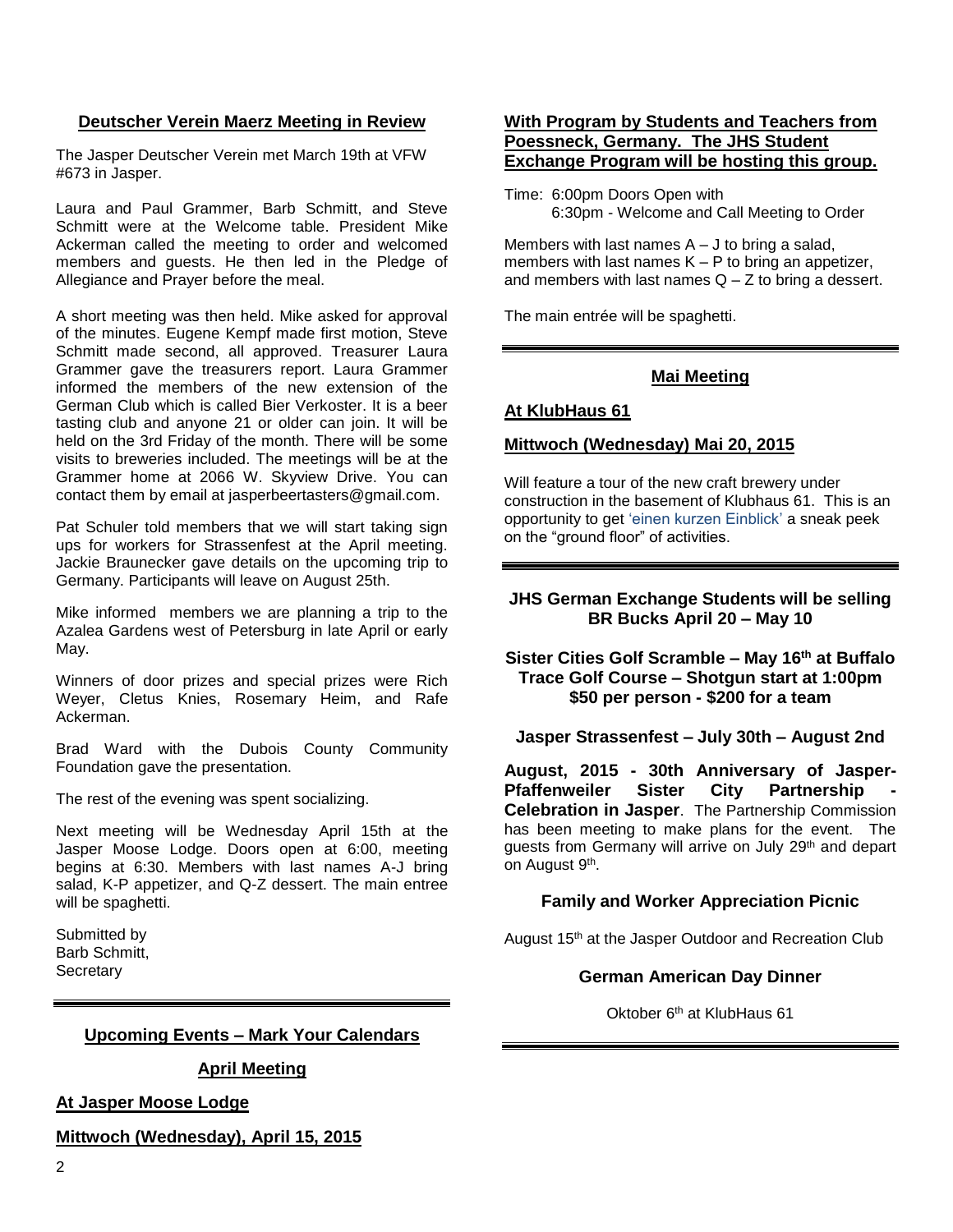#### **Annual Sister Cities of Jasper Golf Scramble**

Sister Cities of Jasper, Inc. is sponsoring a golf scramble on May 16th at the Buffalo Trace Golf Course. Entry fee is \$200 per team, \$50 per person. This includes green fees, golf cart, and lunch prior to the start of the event. There will be a shotgun start at 1:00pm. There will be prizes and food. To sign up your foursome, please call Sandy Wehr at [812-482-2055](tel:812-482-2055) or email at [senora@twc.com.](mailto:senora@twc.com)

#### **Facts about Germany**

**Germany was once a cluster of small kingdoms, duchies and principalities** – which were unified as the German Reich (*Deutsches Reich*) in 1871. Later it became the Weimer Republic, the Third Reich (National Socialism), and in 1949 the nation divided into the Soviet-supported East Germany (German Democratic Republic) and the democratic West Germany (Federal Republic of Germany). On October 3rd 1990, East and West were reunited.

**German remains the language with the most native speakers in Europe** – besides Germany having the largest population in the EU, the German language was once the lingua franca of central, eastern and northern Europe.

**Germany's capital centre has shifted around the country –** these cities have all at one time or another been capitals of Germany: Aachen, Regensburg, Frankfurt-am-Main, Nuremberg, Berlin, Weimar, Bonn (and East Berlin), and, since 1990, Berlin again. **Germany is the fifth largest country in Europe –** covering an area of 357,022 square kilometres, only the Ukraine, France, Spain and Sweden are bigger. Since reunification, there have been 16 *länder* or federal states. There are three city states – Berlin, Hamburg and Bremen – and 13 regions: Baden-Württemberg, Bavaria, Brandenburg, Hesse, Mecklenburg-Western Pomerania, Lower Saxony, North Rhine-Westphalia, Rhineland-Palatinate, Saarland, Saxony, Saxony-Anhalt, Schleswig-Holstein and Thuringia.

**Germany shares borders with nine other countries –** Denmark, Poland, the Czech Republic, Austria, Switzerland, France, Belgium, Luxembourg and the Netherlands.

**Germany was the first country in the world to adopt Daylight saving time –** DST, also known as summer time. This occured in 1916, in the midst of WWI. **Germany is sometimes known as 'the land of poets and thinkers'** *–* or *das land de dichter und denker*; Bach, Beethoven and Goethe were all German,

alongside composers Händel, Schumann, Mendelssohn, Brahms, Wagner and R. Strauss. Some of the world's greatest German philosophers include Kant, Hegel, Schopenhauer, Nietzsche, and Heidegge (taken from www.expatica.com)

#### **Endowments at the Dubois County Community Foundation**

#### **Jasper Deutscher Verein (German Club) German Heritage Endowment**

A donor-advised endowment to benefit generations in ensuring that our German heritage is preserved and enriched in Jasper and Dubois County.

#### **Claude and Martina Eckert Sister Cities Endowment**

A designated endowment to provide support to Sister Cities of Jasper, Inc. to support the Jasper/Pfaffenweiler relationship.

A gift to the Jasper Deutscher Verein (German Club) German Heritage Endowment or to the Claude and Martina Eckert Sister Cities Endowment is a wonderful way to remember that special someone. A gift in honor of someone or in memory of someone may be given. The Dubois County Community Foundation will send a letter of acknowledgment to the individual being honored or to the family of someone being remembered. Send your gift along with the appropriate information to the Dubois County Community Foundation, P. O. Box 269, Jasper, IN 47547-0269. Envelopes are also available at the greeting table at each club meeting.

| to the<br>(Please specify appropriate Endowment) |
|--------------------------------------------------|
|                                                  |
|                                                  |
|                                                  |
| I want my gift to be in memory of / in honor of: |
|                                                  |
| Please acknowledge my gift to:                   |
|                                                  |
|                                                  |
|                                                  |
|                                                  |
|                                                  |
|                                                  |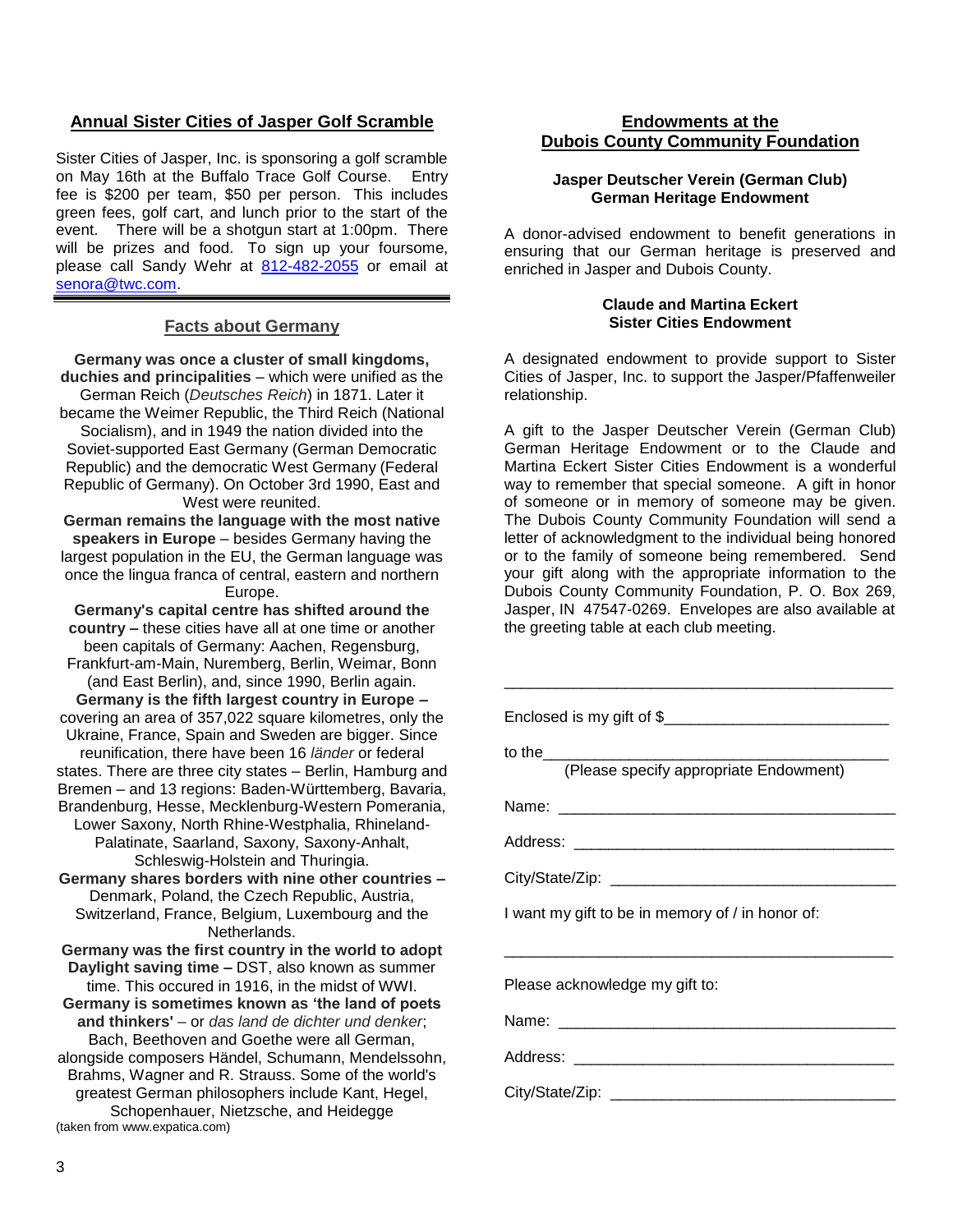| <b>Membership Dues</b>                                                                                                                                                                                                                                                                                                                                                                                 |
|--------------------------------------------------------------------------------------------------------------------------------------------------------------------------------------------------------------------------------------------------------------------------------------------------------------------------------------------------------------------------------------------------------|
| It's that time of year again! Please submit your dues for 2015 by completing and sending in the<br>following form. Dues for the DeutscherVerin are \$10 a person. Out of this \$10, a \$1 will go to the<br>Jasper Deutscher Verein (German Club) German Heritage Endowment, \$.50 per member for dues<br>to Sister Cities of Jasper, Inc., and \$8.50 to German Club for postage and meetings Thanks! |
| SEND TO: Jasper Deutscher Verein, ATTN: Laura Grammer, P.O. Box 15,<br>Jasper, IN 47547-0015                                                                                                                                                                                                                                                                                                           |
|                                                                                                                                                                                                                                                                                                                                                                                                        |
|                                                                                                                                                                                                                                                                                                                                                                                                        |
|                                                                                                                                                                                                                                                                                                                                                                                                        |
| Home Phone $( )$ $)$ $\qquad$ $\qquad$ $\qquad$ $\qquad$ $\qquad$ $\qquad$ $\qquad$ $\qquad$ $\qquad$ $\qquad$ $\qquad$ $\qquad$ $\qquad$ $\qquad$ $\qquad$ $\qquad$ $\qquad$ $\qquad$ $\qquad$ $\qquad$ $\qquad$ $\qquad$ $\qquad$ $\qquad$ $\qquad$ $\qquad$ $\qquad$ $\qquad$ $\qquad$ $\qquad$ $\qquad$ $\qquad$ $\qquad$ $\q$                                                                     |
|                                                                                                                                                                                                                                                                                                                                                                                                        |
| [circle one]<br>Single Membership (\$10.00) or Couple Membership (\$20.00)                                                                                                                                                                                                                                                                                                                             |
| [circle one]<br>New Membership or Membership Renewal                                                                                                                                                                                                                                                                                                                                                   |
| Please indicate the year which dues are to be applied: _________________________                                                                                                                                                                                                                                                                                                                       |

### **Cream Cheese-Bacon Crescents**

1 tub (8 oz.) PHILADELPHIA Chive & Onion Cream Cheese Spread

3 slices Bacon, cooked, crumbled

2 cans (8 oz. each) refrigerated crescent dinner rolls

**HEAT** oven to 375ºF.

**MIX** cream cheese spread and bacon until well blended.

**SEPARATE** each can of dough into 8 triangles. Cut each triangle lengthwise in half. Spread each dough triangle with 1 generous tsp. cream cheese mixture. Roll up, starting at shortest side of triangle; place, point-sides down, on baking sheet.

**BAKE** 12 to 15 min. or until golden brown. Serve warm.

(taken from www.kraftrecipies.com)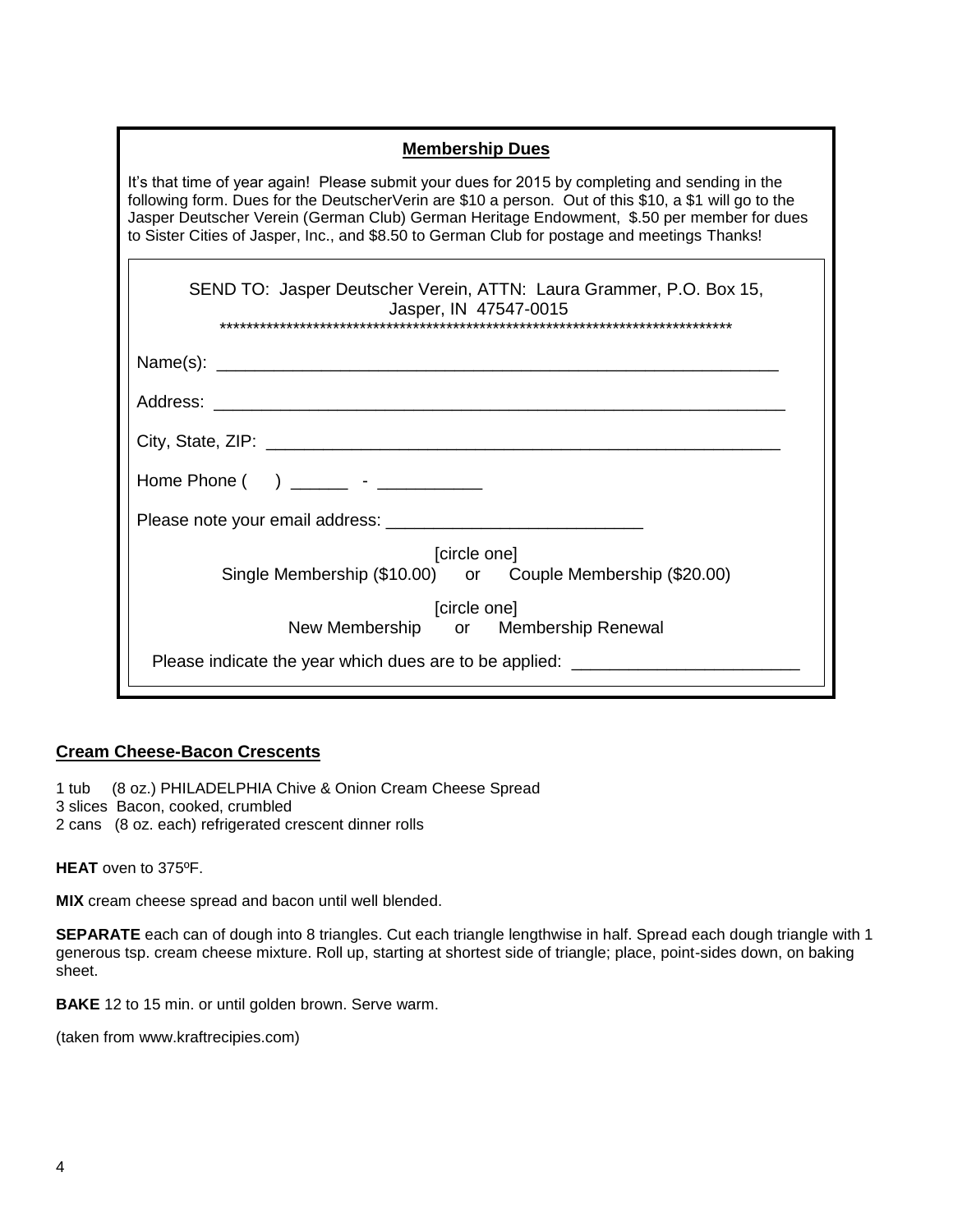#### **Jasper Deutscher Verein (German Club) German Heritage Endowment**

Are you aware that your contribution to the German Club Endowment can be more than just a financial investment to the future? Brad Ward provided our club with a fun and informative presentation on endowments at the March meeting.

Interesting statistics:

- The Dubois County Community Foundation currently oversees over \$30 million in assets and distributes about \$1 million in grants from earnings on these assets annually.
- Over the next 10 years, there is an estimated \$688 million dollars of wealth that will transfer in Dubois County. (Over \$2 Billion over the next 50 years)
- If just 5% of these estates were to be captured into endowments, earnings from endowments would increase by another \$1.7 million.
- Funds are managed conservatively as a long term investment to provide asset protection and ratable grants while continuing to grow fund values to account for erosion of value from inflation.

Grants from funds can be managed in a variety of methods.

- Grant distributions can be dedicated for a named purpose for the funds to be distributed.
- Grant distributions from some funds are managed by the next generation(s) to determine causes to be supported. This may help to keep heirs involved in the community that we all enjoy.
- Grant distributions from some funds are managed by the Foundation.

Thanks to forward thinking of club members, the Jasper Deutscher Verein (German Club) German Heritage Endowment was created. As of 12-31-2014, the fund has grown to an account value of \$34,619. For the early years of the fund, the annual grant has been reinvested into the endowment fund to allow it to grow rapidly. Our endowment has now reached a point that we will be able to start dedicating the annual grant to fund our annual scholarship of \$1000. A purpose that fits our bylaws of: "Promote, preserve and celebrate our German Heritage" very well.

The fund will continue to grow with new contributions from various sources.

- \$1.00 of each member's annual dues is dedicated to help build the Endowment
- Each year a number of members make additional contributions to the fund
	- o Some use envelopes to make memorial contributions
	- o Some include the German Club Endowment in their estate planning

Endowments provide a path for us to preserve and promote causes important to us. What are things that you feel strongly about preserving? What are things that you feel strongly about improving for future generations? If your German Heritage is one of these things, you may want to consider the Jasper Deutscher Verein (German Club) German Heritage Endowment in your estate planning.

Brad and his staff are happy to meet with you about any other ideas that you may have as well. You can reach the Community Foundation at 812-482-5295.